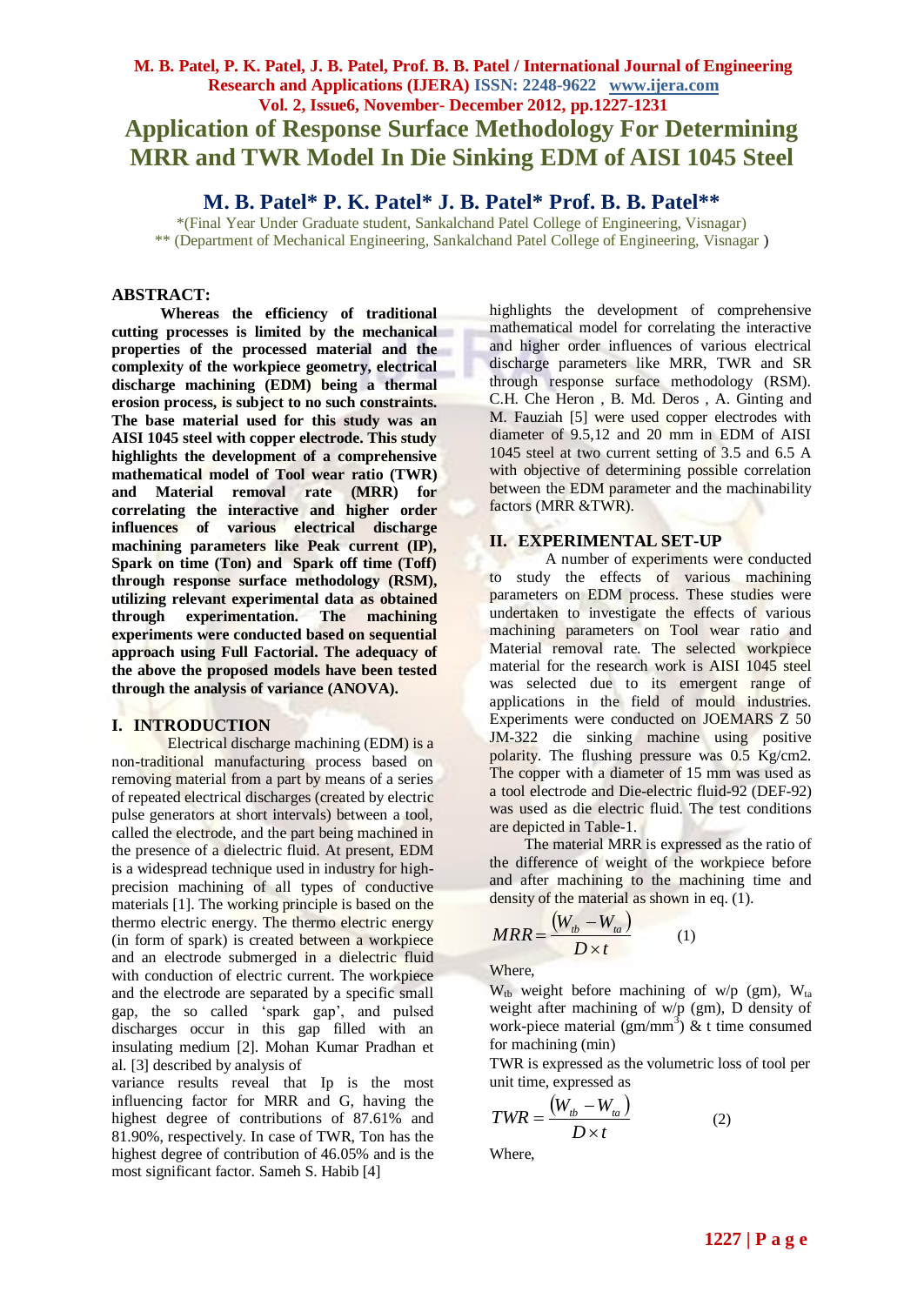#### **M. B. Patel, P. K. Patel, J. B. Patel, Prof. B. B. Patel / International Journal of Engineering Research and Applications (IJERA) ISSN: 2248-9622 www.ijera.com Vol. 2, Issue6, November- December 2012, pp.1227-1231**

 $W_{tb}$  weight before machining of tool (gm),  $W_{ta}$ weight after machining of tool (gm), D density of tool material  $(gm/mm^3)$  & t time consumed for machining (min)

The  $3<sup>q</sup>$  factorial design is a factorial arrangement with q factors, each at three levels. The levels of factor refer to as low, intermediate, and high, represented by the digit 1 (low), 2 (intermediate),and 3 (high). For instance, in a  $3<sup>3</sup>$ design, 1-3-2 indicates the treatment combination corresponding to factor A at the low level, B at the high level, and C at the intermediate level. When the measurements on the response variable contain all possible combinations of the levels of the factors, this type of experimental design is called a complete factorial experiment. According to  $3<sup>3</sup>$  full factorial design we choose various parameter and their levels as shown in the below table for our experimentation.

|                                | Levels |     |     |  |
|--------------------------------|--------|-----|-----|--|
| Parameter                      |        |     |     |  |
| Current $(A)$                  | 13     | l 7 | 2.1 |  |
| Pulse on time<br>$(\mu s)$ (B) | 40     | 50  | 60  |  |
| Pulse of Time<br>$(\mu s)$ (C) | 30     | 40  | 50  |  |

|  | Table 1: Coding levels of process parameters |  |
|--|----------------------------------------------|--|
|--|----------------------------------------------|--|

# **III. RESPONSE SURFACE METHODOLOGY**

RSM is a collection of mathematical and statistical techniques that are useful for modeling and analysis of problems in which the response of interest is influenced by several variables and objective is to optimize this response [6, 7]. In order to study the effects of the EDM parameters on the above mentioned machining criteria, second order polynomial response surface mathematical models can be developed. In the general case, the response surface is described by an equation of the form:

$$
Y = \beta_0 + \sum_{i=1}^{k} \beta_i x_i + \sum_{i=1}^{k} \beta_{ii} x_i^2 + \sum_{i < j=2}^{2} \beta_{ij} x_i x_j + \varepsilon_r
$$
\n(3)

Where  $Y$  is the corresponding response,  $X_i$  is the input variables,  $X_i^2$  and  $X_i X_j$  are the squares and interaction terms, respectively, of these input variables. The unknown regression coefficients are  $\beta_0$ ,  $\beta_i$ ,  $\beta_{ij}$  and  $\beta_i$ . Using Full factorial method various 27 number of experiments to be conducted as shown in Table: 2.

| Table 2: Experimental Responses |                                                                         |                                                        |  |  |  |
|---------------------------------|-------------------------------------------------------------------------|--------------------------------------------------------|--|--|--|
| Experiment<br>no.               | Material removal<br>rate<br>(MRR)<br>$\frac{\text{m}^3}{\text{min}}$ .) | Tool wear rate<br>(TWR)<br>$\text{(mm}^3/\text{min.})$ |  |  |  |
| 1                               | 12.6426                                                                 | 0.0775                                                 |  |  |  |
| $\overline{c}$                  | 9.2649                                                                  | 0.4539                                                 |  |  |  |
| $\overline{3}$                  | 6.1698                                                                  | 0.2483                                                 |  |  |  |
| $\overline{4}$                  | 14.3777                                                                 | 0.0135                                                 |  |  |  |
| 5                               | 12.0887                                                                 | 0.0873                                                 |  |  |  |
| $\overline{6}$                  | 9.3270                                                                  | 0.3292                                                 |  |  |  |
| 7                               | 14.2725                                                                 | 0.0888                                                 |  |  |  |
| 8                               | 12.4651                                                                 | 0.4146                                                 |  |  |  |
| 9                               | 11.4056                                                                 | 0.0090                                                 |  |  |  |
| 10                              | 17.9037                                                                 | 0.4034                                                 |  |  |  |
| 11                              | 13.3942                                                                 | 0.3247                                                 |  |  |  |
| 12                              | 8.9341                                                                  | 0.6011                                                 |  |  |  |
| 13                              | 21.2662                                                                 | 0.2101                                                 |  |  |  |
| 14                              | 17.2902                                                                 | 0.1326                                                 |  |  |  |
| 15                              | 13.8162                                                                 | 0.0449                                                 |  |  |  |
| 16                              | 23.9430                                                                 | 0.0888                                                 |  |  |  |
| 17                              | 21.8327                                                                 | 0.0528                                                 |  |  |  |
| 18                              | 17.6476                                                                 | 0.0573                                                 |  |  |  |
| 19                              | 22.9797                                                                 | 0.6236                                                 |  |  |  |
| 20                              | 16.2560                                                                 | 0.7899                                                 |  |  |  |
| 21                              | 11.3853                                                                 | 0.6258                                                 |  |  |  |
| 22                              | 28.9189                                                                 | 0.5337                                                 |  |  |  |
| 23                              | 24.1191                                                                 | 0.2292                                                 |  |  |  |
| 24                              | 18.0304                                                                 | 0.2562                                                 |  |  |  |
| 25                              | 32.9670                                                                 | 0.1921                                                 |  |  |  |
| 26                              | 27.7655                                                                 | 0.0090                                                 |  |  |  |
| 27                              | 23.6641                                                                 | 0.1494                                                 |  |  |  |

#### **IV. REGRESSION MODELS**

Based on the experimental data gathered, statistical regression analysis enabled to study the correlation of process parameters with the MRR and TWR.

#### **EFFECT OF PROCESS VARIABLES ON MRR AND TWR:**

The regression coefficients of the second order equation are obtained by using the experimental data (Table 3, 5). The regression equation for the MRR and TWR as a function of three input process variables were developed using experimental data and is given below eq. (4, 5). The model adequacy checking includes the test for significance of the regression model, model coefficients, and lack of fit, which is carried out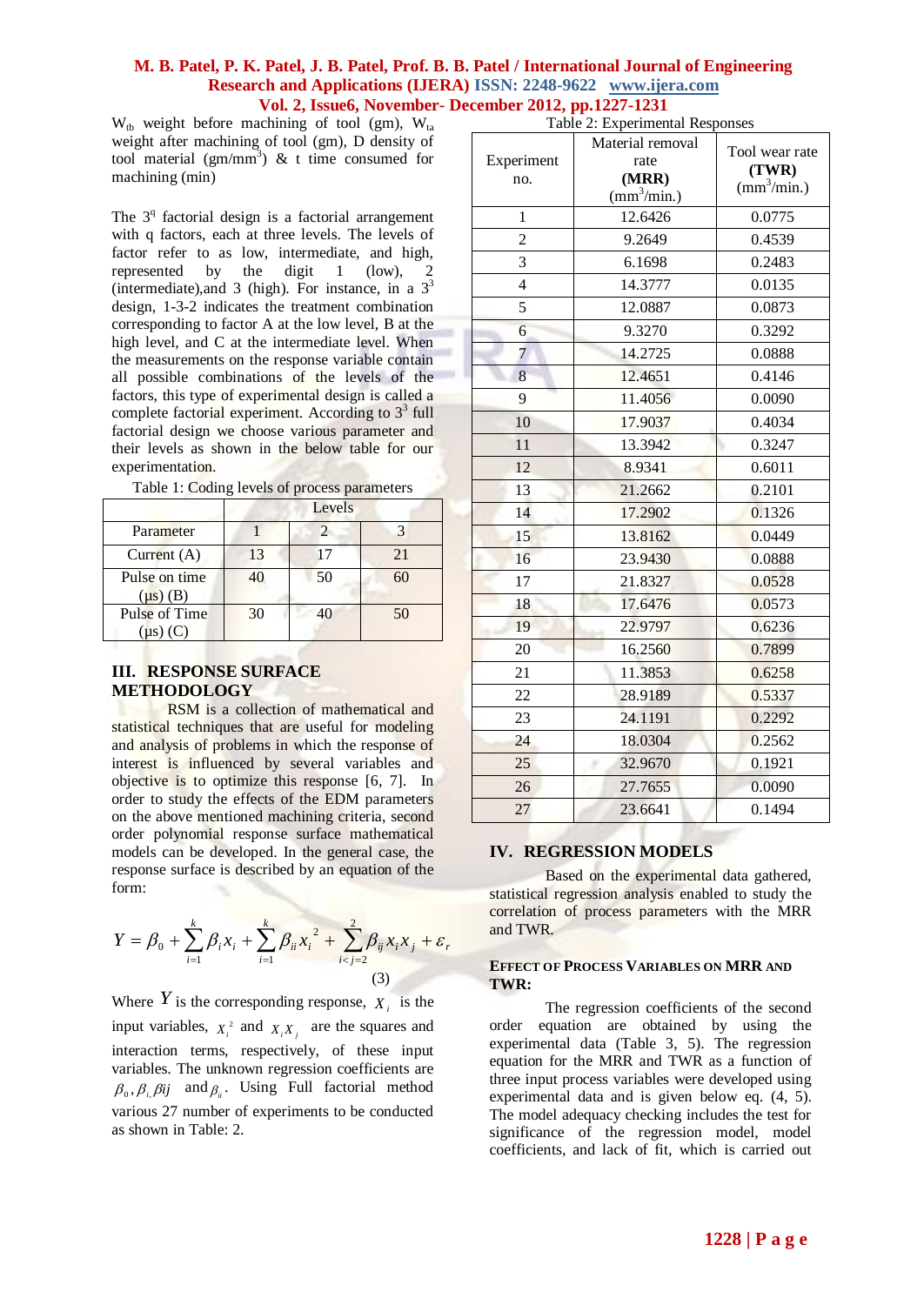# **M. B. Patel, P. K. Patel, J. B. Patel, Prof. B. B. Patel / International Journal of Engineering Research and Applications (IJERA) ISSN: 2248-9622 www.ijera.com Vol. 2, Issue6, November- December 2012, pp.1227-1231**

subsequently using ANOVA on the curtailed model

| Term                                                                                                                                              | Coef        | SE Coef | T         | P     |
|---------------------------------------------------------------------------------------------------------------------------------------------------|-------------|---------|-----------|-------|
| Constant                                                                                                                                          | $-0.645230$ | 7.74969 | $-0.083$  | 0.935 |
| Ip                                                                                                                                                | 0.892318    | 0.45071 | 1.980     | 0.064 |
| Ton                                                                                                                                               | 0.001155    | 0.20243 | 0.006     | 0.996 |
| Toff                                                                                                                                              | $-0.154841$ | 0.17315 | $-0.894$  | 0.384 |
| $Ip*Ip$                                                                                                                                           | $-0.013736$ | 0.01168 | $-1.176$  | 0.256 |
| Ton*Ton                                                                                                                                           | $-0.007542$ | 0.00187 | $-4.036$  | 0.001 |
| Toff*Toff                                                                                                                                         | 0.000388    | 0.00187 | 0.208     | 0.838 |
| $Ip*Ton$                                                                                                                                          | 0.049395    | 0.00330 | 14.954    | 0.000 |
| $Ip*Toff$                                                                                                                                         | $-0.036240$ | 0.00330 | $-10.971$ | 0.000 |
| Ton*Toff                                                                                                                                          | 0.007143    | 0.00132 | 5.406     | 0.000 |
| $R-Sq = 99.70\%$ $R-Sq(pred) = 99.35\%$ $R-Sq(adj) = 99.55\%$                                                                                     |             |         |           |       |
|                                                                                                                                                   |             |         |           |       |
| $MRR = -0.645230 + 8.92318E - 01 \times Ip + 1.155E - 03 \times Ton - 1.54841E - 01 \times Toff$                                                  |             |         |           |       |
| $1.272\epsilon E$ $0.01\epsilon E$ $I_{\rm{m}}$ $I_{\rm{m}}$ $7.542E$ $0.01\epsilon T$ $0.01\epsilon T$ $0.00E$ $0.01\epsilon T$ $0.01\epsilon T$ |             |         |           |       |

Table 3: Estimated Regression Coefficients for MRR

 $-0.645230 + 8.92318E - 01 \times Ip + 1.155E - 03 \times Ton - 1.54841E - 01 \times 1$ <br>  $E - 02 \times Ip \times Ip - 7.542E - 03 \times Ton \times Ton + 3.88E - 04 \times Toff \times Toff$ <br>  $E - 02 \times Ip \times Ton - 3.6240E - 02 \times Ip \times Toff + 7.143E - 03 \times Ton \times Toff$  $\frac{6.667145}{2}$   $\frac{1}{2}$   $\frac{6.66722}{2}$   $\frac{1}{2}$   $\frac{5.466}{2}$   $\frac{1}{2}$   $\frac{6.6667145}{2}$   $\frac{1}{2}$   $\frac{6.667122}{2}$   $\frac{1}{2}$   $\frac{1}{2}$   $\frac{1}{2}$   $\frac{1}{2}$   $\frac{1}{2}$   $\frac{1}{2}$   $\frac{1}{2}$   $\frac{1}{2}$   $\frac{1}{2}$   $\frac{1}{2}$  $+4.9395E - 02 \times Ip \times Ton - 3.6240E - 02 \times Ip \times Toff + 7.143E - 03 \times Ton \times$  $-1.3736E - 02 \times Ip \times Ip - 7.542E - 03 \times Ton \times Ton + 3.88E - 04 \times Toff \times$  $= -0.645230 + 8.92318E - 01 \times Ip + 1.155E - 03 \times Ton - 1.54841E - 01 \times$ 

|                                        |                 |                |         |          | (4)                                   |                                                    |                |              |                |  |
|----------------------------------------|-----------------|----------------|---------|----------|---------------------------------------|----------------------------------------------------|----------------|--------------|----------------|--|
|                                        |                 |                |         |          | Table 4: Analysis of Variance for MRR |                                                    |                |              |                |  |
| Source                                 |                 | DF<br>Seq SS   |         |          | Adj SS                                | Adj MS                                             | $\overline{F}$ |              | $\mathbf P$    |  |
| Regression                             |                 | 1196.92<br>9   |         |          | 1196.9188                             | 132.9910                                           | 634.80         |              | 0.000          |  |
| Linear                                 |                 | $\overline{3}$ | 1115.02 |          | 1.0709                                | 0.3570                                             | 1.70           |              | 0.204          |  |
| Square                                 |                 | $\overline{3}$ | 3.71    |          | 3.7116                                | 1.2372                                             | 5.91           |              | 0.006          |  |
| Interaction                            |                 | $\overline{3}$ | 78.19   |          | 78.1852                               | 26.0617                                            | 124.40         |              | 0.000          |  |
| <b>Residual Error</b>                  |                 | 17             | 3.56    |          | 3.5615                                | 0.2095                                             |                |              |                |  |
| Total                                  |                 | 26             | 1200.48 |          |                                       |                                                    |                |              |                |  |
|                                        |                 |                |         |          |                                       | Table 5: Estimated Regression Coefficients for TWR |                |              |                |  |
| Term                                   |                 | Coef           |         | SE Coef  |                                       | T                                                  |                | $\mathbf{P}$ |                |  |
| Constant                               |                 | $-0.346736$    |         | 1.99948  |                                       |                                                    | $-0.173$       |              | 0.865          |  |
| Ip                                     |                 | 0.088257       |         |          | 0.11594                               | 0.761                                              |                |              | 0.458          |  |
| Ton                                    | $-0.029539$     |                |         | 0.05209  |                                       | $-0.567$                                           |                |              | 0.579          |  |
| Toff                                   | 0.036047        |                |         | 0.04635  |                                       | 0.778                                              |                |              | 0.448          |  |
| Ip*Ip                                  | 0.003289        |                |         | 0.00304  |                                       | 1.080                                              |                |              | 0.296          |  |
| Ton*Ton                                | 0.000658        |                |         | 0.00049  |                                       | 1.351                                              |                |              | 0.196          |  |
| Toff*Toff                              | 0.000150        |                |         | 0.00051  |                                       | 0.296                                              |                |              | 0.771          |  |
| Ip*Ton                                 | $-0.002227$     |                |         | 0.00090  |                                       | $-2.471$                                           |                |              | 0.025          |  |
| Ip*Toff                                | $-0.001510$     |                |         | 0.00085  |                                       | $-1.778$                                           |                | 0.094        |                |  |
| Ton*Toff                               | $-0.000437$     |                |         | 0.00034  |                                       | $-1.287$                                           |                | 0.216        |                |  |
| $R-Sq = 82.69\%$ $R-Sq(adj) = 72.96\%$ |                 |                |         |          |                                       |                                                    |                |              |                |  |
|                                        |                 |                |         |          | Table 6: Analysis of Variance for TWR |                                                    |                |              |                |  |
| Source                                 | DF              |                | Seq SS  | Adj SS   |                                       | Adj MS                                             | $\overline{F}$ |              | $\overline{P}$ |  |
| Regression                             | 9               |                | 1.05849 | 1.058489 |                                       | 0.117610                                           | 8.49           |              | 0.000          |  |
| Linear                                 | $\overline{3}$  |                | 0.86912 |          | 0.022064                              | 0.007355                                           | 0.53           |              | 0.667          |  |
| Square                                 | $\overline{3}$  |                | 0.03814 |          | 0.042796                              | 0.014265                                           | 1.03           | 0.406        |                |  |
| Interaction                            | $\overline{3}$  |                | 0.15124 |          | 0.151237                              | 0.050412                                           | 3.64           |              | 0.036          |  |
| Residual<br>Error                      | 16              |                | 0.22155 |          | 0.221552                              | 0.013847                                           |                |              |                |  |
| Total                                  | $\overline{25}$ |                | 1.28004 |          |                                       |                                                    |                |              |                |  |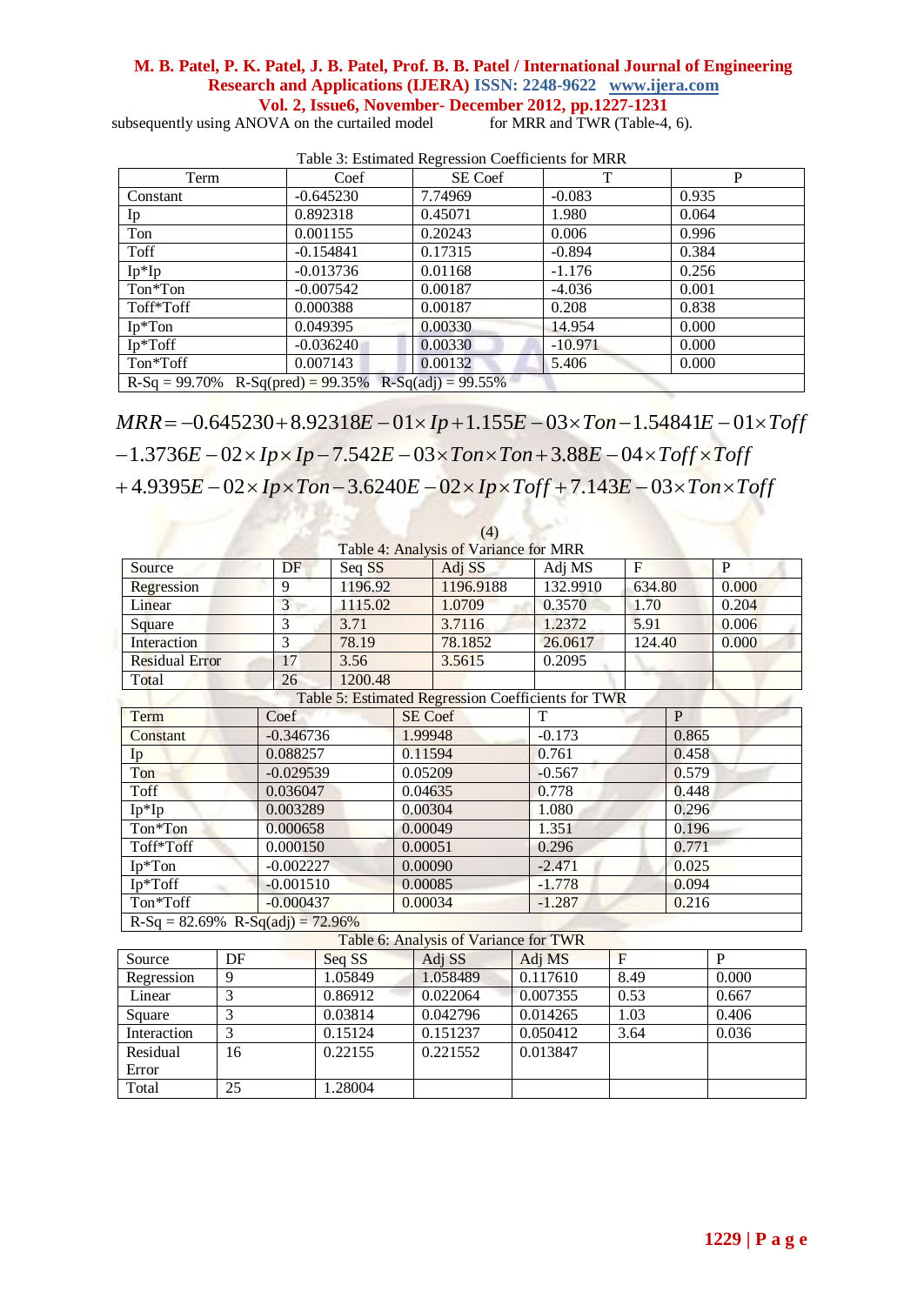# **M. B. Patel, P. K. Patel, J. B. Patel, Prof. B. B. Patel / International Journal of Engineering Research and Applications (IJERA) ISSN: 2248-9622 www.ijera.com Vol. 2, Issue6, November- December 2012, pp.1227-1231 IVE** *I***,** *E.* **Patel, P. K. Patel, J. B. Patel, Prof. B. B. Patel / International Journal of Eng<br>
<b>Research and Applications (IJERA)** ISSN: 2248-9622 www.ijera.com<br> **Vol. 2, Issue6, November- December 2012, pp.1227-1231**<br>

(5)

**Figure 1.2, Issue6, November-Dec**<br>
Fol. 2, Issue6, November-Dec<br>  $= -0.346736 + 8.8257E - 02 \times Ip - 2.9539E$ <br>  $= -0.346736 + 8.8257E - 02 \times Ip - 2.9539E$ <br>  $= -0.3 \times Ip \times Ip + 6.58E - 04 \times Ton \times Ton$ <br>  $= -0.3 \times Ip \times Toff - 4.37E - 04 \times Ton \times Toff$ **Example 1 Pp. K. Patel, J. B. Patel, Prof. B. B. Patel / International Journal of Engineering<br>
Research and Applications (IJERA) ISSN: 2248-9622 www.ijera.com<br>
Vol. 2, Issue6, November- December 2012, pp.1227-1231<br> -0.3**  $-1.51E-03\times Ip\times Toff-4.37E-04\times Ton\times$  $+3.289E-03\times Ip\times Ip+6.58E-04\times Ton\times Ton+1.50E-04\times Toff\times Toff-2.227E-03\times Ip\times$  $= -0.346736 + 8.8257E - 02 \times Ip - 2.9539E - 02 \times Ton + 3.6047E - 02 \times$ 



Figure 1: Effect of Ip & Ton on MRR

Figure: 1 shows the estimated response surface for Material removal rate in relation to the process parameters of Ip and Ton while Toff remain constant at their middle value. It can be seen from the figure, the MRR tends to increase significantly with the increase in Ip for any value of Ton. However, the MRR tends to increase with increase in Ton, especially at higher Ip. Hence, Maximum MRR is obtained at high peak current 21 amp and high pulse on time 60  $\mu$ s in this investigation. This is due to their dominant control over the input energy.



Figure 2: Effect of Ip & Toff on MRR

Figure 2 shows the estimated response surface for Surface Material removal rate in relation to the process parameters of Ip and Toff while Ton remains constant at their middle value. The MRR tends to decrease with increase in Toff. Hence,

Maximum MRR is obtained at high peak current and low pulse off time.

Figure 3 represents MRR as a function of Ton and Toff, whereas the Ip remains constant at its middle level. It is observed that the MRR values are low when Ton is low with higher Toff. From the analysis it is said that the interaction of Ton and Toff is significant. Although the influence of this two parameter is very less when compared with the effect of Ip on MRR.





Figure 3: Effect of Ton & Toff on MRR

## Surface Plot of TWR vs Ton, Ip





From Figure 4 the TWR is found to have an increasing trend with the increase of current and pulse on time. TWR is increasing nonlinearly with the current. This is obvious, as the Ip increases, the pulse energy increases, and thus more heat is produced in the tool work piece interface that leads to increase the melting and evaporation of the electrode. One can interpret that Ip has a significant direct impact on TWR.